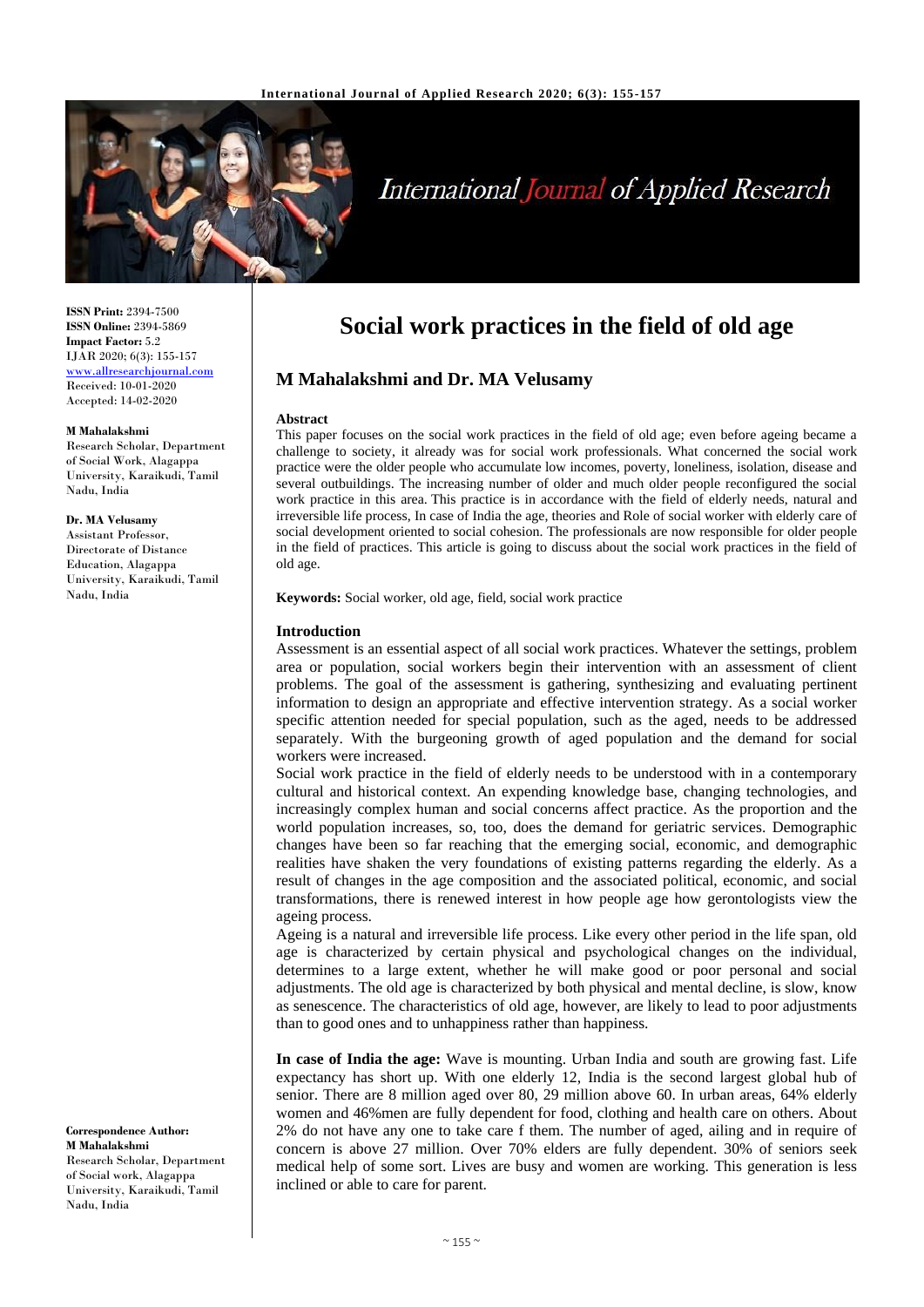Role theory suggests that the case with which individuals adjust to ageing depends on how they adapt to the role changes experienced during later life. Activity theory holds that older people who maintain active roles characteristics of middle age will be more satisfied than the less active older people. While disengagement theory contents that withdrew from such active role is conductive both to the aged and the society. Continuity theory on the other hand emphasizes on the continuity of roles, personality and relationships in the later life.

In a lot of respects, the family of the functional- age model of intergenerational therapy corresponding the chronological growth of social work and its double task to advance communal situation and to improve the social implementation along with folks, families, and groups. Older adults are mostly likely brought to the attention of a service agency because of factors that interface with activities of daily living. It is not the particular disease of old age but the effect of these condition on mental and physical functioning that affect the older adults performance of certain daily tasks. However, such a term luxury few social workers have: consequently, geriatric practitioners must be knowledgeable in all the area related to the client's functioning. The core of the functional age. Functional age comprises four basic spheres related to adaptation capacity: The biological, Psychological, socio cultural, and spiritual.

# **Biological ageing**

Biological elderly senescence similar to decline of creature appropriate aged and occasionally practical ageing refers to natural actions phenomenon crosswise occasion which more and more damage the physiological system so that the life form becomes fewer able to stay sickness, at last rowing its susceptibility to decease. Shape this sight, the elderly course stem beginning quite a few physiological factors, and is customized during the life way by ecological factors like food, experience of disease, hereditary factors and life phase.

# **Psychological ageing**

Psychological age refers to how a person has adapted over time. Consider, it is necessary for social workers to obtain a total record. Without it, social workers cannot fully understand the affective or emotional aspect of an elderly clients potential for growth and change.

### **Social ageing**

Social ageing refers to the altering experience to person resolve approach in their role and associations with other group and as member of broader communal structure similar to religious assembly as they exceed in different part of their time. Separately beginning the exceeding mention type of elderly, according to (Vigue, 2006) are clarify as average ageing and accelerated elderly follow.

# **Spiritual age**

May include a person's relationship with his or her faith/ religious community and or an inner system of beliefs, discovering what contributes to a person's ability to transcend the immediate situation and find meaning in seemingly meaningless events.

Role of social worker with elderly care Social work with aged focuses on the maintenance and growth of presentation and of distinction of living. Through the focus on elderly

care and the capacity to believe the difficulty involved from different perspective, social workers suggest a exceptional and precious role in this pasture by provided that suitable and besieged army to meet the multidimensional desires of elderly and their families. Social work assessment and intervention are not only huge support to the customer, but executive capacity of other professional. Therefore, social workers are frequently occupied in multidisciplinary care teams, especially when interventions are impacted by emotional, family and institutional dynamics.

- Social work in elderly care is a huge area $\rightarrow$  of concern in these days in India. During perception, social workers execution with aged populations middle on the protection and improvement of expressive and common completion. This is paralleled with a holistic and related understanding of a client's perform, a compulsion to strength of mind, confidence and regard.
- When inhabitant is initial admitted to an-elderly, a social worker will perform a psychosocial estimation to decide the plane of care necessary and to assess detailed army, such as psychiatric intervention.
- Social workers in elderly strength are accountable for organizational responsibilities such as maintaining case records, reviewing action strategy, participate in staff meetings and seminars, and causal to excellence pledge meetings.
- Social workers role is to enhance health $\neg$  and happiness of elderly. And to ensure practical and suitable support systems are in position, busy and utilize to their occupied scope. This includes supporting elderly, and in a few cases their families, to construct important existence decision based on most excellent elderly care related in order to wealth accessible.
- Amid these the Central Government has  $-$  since 1992 been implement its included Program me for elderly, which aims to give elderly with necessary amenities such as shelter, food, medical care and pleasure chance.

Social workers of the twenty-first century will increasingly need to use mutual aid and prevention strategies such as health promotion, diseases prevention, and self-health care programmes. Mutual aid is a form of help that relies on family, friends, and social support systems. Prevention encompasses a range of activities along a continuum of functional capacity from the most capacity to the least capacity. Primary prevention involves strategies that are needed when person is facing severe challenges to his or her life function. Secondary prevention is an attempt to forestall the lessening of functional capacity. Territory prevention is designed for people who need to maintain or regain function. Prevention embodies the social work principle of basing the level of care on the individual's functional capacity from those who are most independent to those who are least independent because a person bio psych social and spiritual functioning strongly influences his or her ability to live independently, an evaluation of a Clients competence to Manage daily affairs is central to geriatric social work practices. As social workers assess a client's mutually decide what services are best delivered.

Older people should access to wide range of social work interventions it is also important to recognize that lessvalues intervention such as case management, discharge planning providing long term support, also involve highlevel skills on the part of social work practitioners. Like